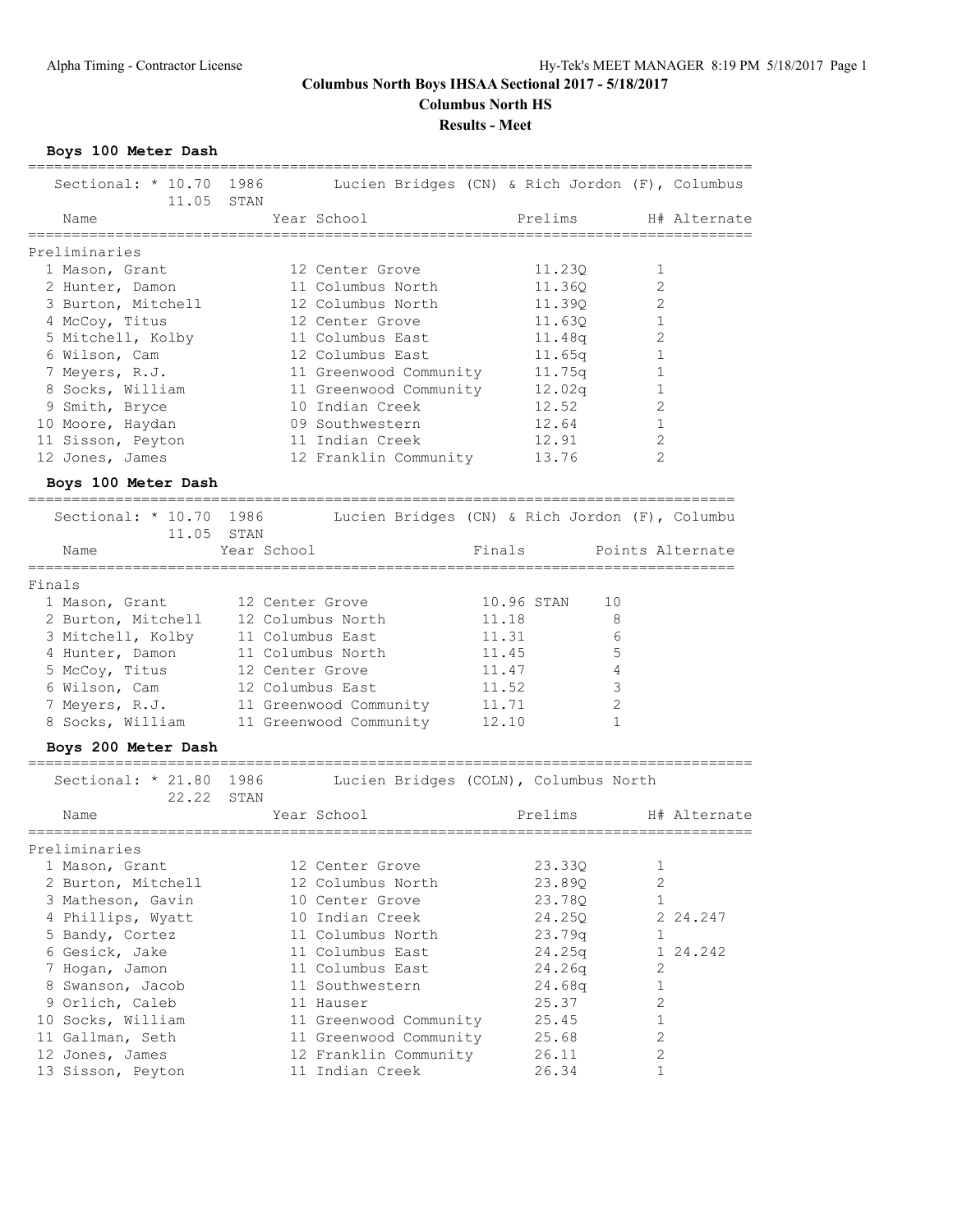**Columbus North HS**

### **Results - Meet**

**Boys 200 Meter Dash**

| Sectional: * 21.80 1986<br>22.22 STAN |             |                                    |       | Lucien Bridges (COLN), Columbus North |  |
|---------------------------------------|-------------|------------------------------------|-------|---------------------------------------|--|
| Name                                  | Year School |                                    |       | Finals Points Alternate               |  |
| Finals                                |             |                                    |       |                                       |  |
| 1 Mason, Grant 12 Center Grove        |             |                                    |       | 22.15 STAN 10                         |  |
| 2 Matheson, Gavin 10 Center Grove     |             |                                    | 22.95 | 8                                     |  |
| 3 Bandy, Cortez 11 Columbus North     |             |                                    | 23.28 | 6                                     |  |
| 4 Burton, Mitchell 12 Columbus North  |             |                                    | 23.44 | 5                                     |  |
| 5 Gesick, Jake 11 Columbus East       |             |                                    | 23.98 | 4                                     |  |
| 6 Hogan, Jamon 11 Columbus East       |             |                                    | 24.05 | 3                                     |  |
| 7 Swanson, Jacob 11 Southwestern      |             |                                    | 24.10 | $\mathfrak{D}$                        |  |
| 8 Phillips, Wyatt 10 Indian Creek     |             |                                    | 25.00 |                                       |  |
| Boys 400 Meter Dash                   |             |                                    |       |                                       |  |
| Sectional: * 48.50 1985<br>49.49 STAN |             | Lee Bridges (COLN), Columbus North |       |                                       |  |
| Name                                  | Year School |                                    |       | Finals Finals H# Points Alternate     |  |
|                                       |             |                                    |       |                                       |  |

| 1 Fleener, Matt                       | 11 Center Grove                            | 50.29   | $\mathcal{E}$  | 10             |  |
|---------------------------------------|--------------------------------------------|---------|----------------|----------------|--|
|                                       |                                            |         |                |                |  |
| 2 Flemmons, Jaylen                    | 11 Columbus North                          | 50.86   | $\mathcal{S}$  | - 8            |  |
| 3 Bontrager, Logan                    | 12 Center Grove                            | 50.90   | 3 <sup>7</sup> | 6              |  |
| 4 Fromer, Tyler                       | 11 Franklin Community 51.34                |         | $\mathcal{E}$  | 5              |  |
| 5 O'Neal, T.C.                        | 12 Columbus East                           | 51.87   | $\mathcal{E}$  | 4              |  |
|                                       | 6 Purdy, David 10 Franklin Community 52.97 |         | $\overline{2}$ | 3              |  |
|                                       | 7 Logan, Lex 10 Greenwood Community        | 53.35   | 3              | $\overline{2}$ |  |
|                                       | 8 Phillips, Wyatt 10 Indian Creek          | 54.47   | 3 <sup>7</sup> | $\mathbf{1}$   |  |
|                                       | 9 Schroering, Alec 12 Greenwood Community  | 54.94   | $\overline{2}$ |                |  |
| 10 Carroll, Joel 11 Columbus North    |                                            | 55.86   | $\overline{2}$ |                |  |
| 11 Shackelford, Eirik 11 Southwestern |                                            | 56.75   | $\overline{2}$ |                |  |
| 12 Coleman, Andy 11 Indian Creek      |                                            | 57.36   |                |                |  |
| 13 O'Connor, Zach 11 Columbus East    |                                            | 57.48   | $\mathfrak{L}$ |                |  |
| 14 Simpson, Collin 11 Waldron         |                                            | 58.79   | $\overline{2}$ |                |  |
| 15 Bowling, Mitchell 11 Greenwood Ch  |                                            | 1:01.52 |                |                |  |
| 16 Lollar, Addison                    | 12 Edinburgh                               | 1:04.11 |                |                |  |

**Boys 800 Meter Run**

| Sectional: * 1:55.20 2013<br>$1:55.88$ STAN                                            |                                     | Luke Bertolet, Greenwood Co |                         |
|----------------------------------------------------------------------------------------|-------------------------------------|-----------------------------|-------------------------|
| Name Year School                                                                       |                                     |                             | Finals Points Alternate |
| 1 McGaha, Chandler 12 Franklin Community 1:57.73                                       | 56.215 (56.215) 1:57.722 (1:01.507) | 10                          |                         |
| 2 Oskins, Lucas 12 Greenwood Community 2:01.02                                         | 56.438 (56.438) 2:01.016 (1:04.579) |                             | 8                       |
| 3 Libke, Zane 12 Center Grove                                                          | 57.635 (57.635) 2:01.431 (1:03.796) | 2:01.44                     | 6                       |
| 4 Jones, Christopher 11 Center Grove                                                   | 57.614 (57.614) 2:02.660 (1:05.047) | 2:02.66                     | 5                       |
| 5 Vancurren, Isaac 10 Columbus East<br>$1:01.866$ $(1:01.866)$ $2:06.162$ $(1:04.297)$ |                                     | 2:06.17                     | $\overline{4}$          |
| 6 Jiles, Kaemon 12 Columbus North 2:06.23                                              | 58.824 (58.824) 2:06.222 (1:07.398) |                             | 3                       |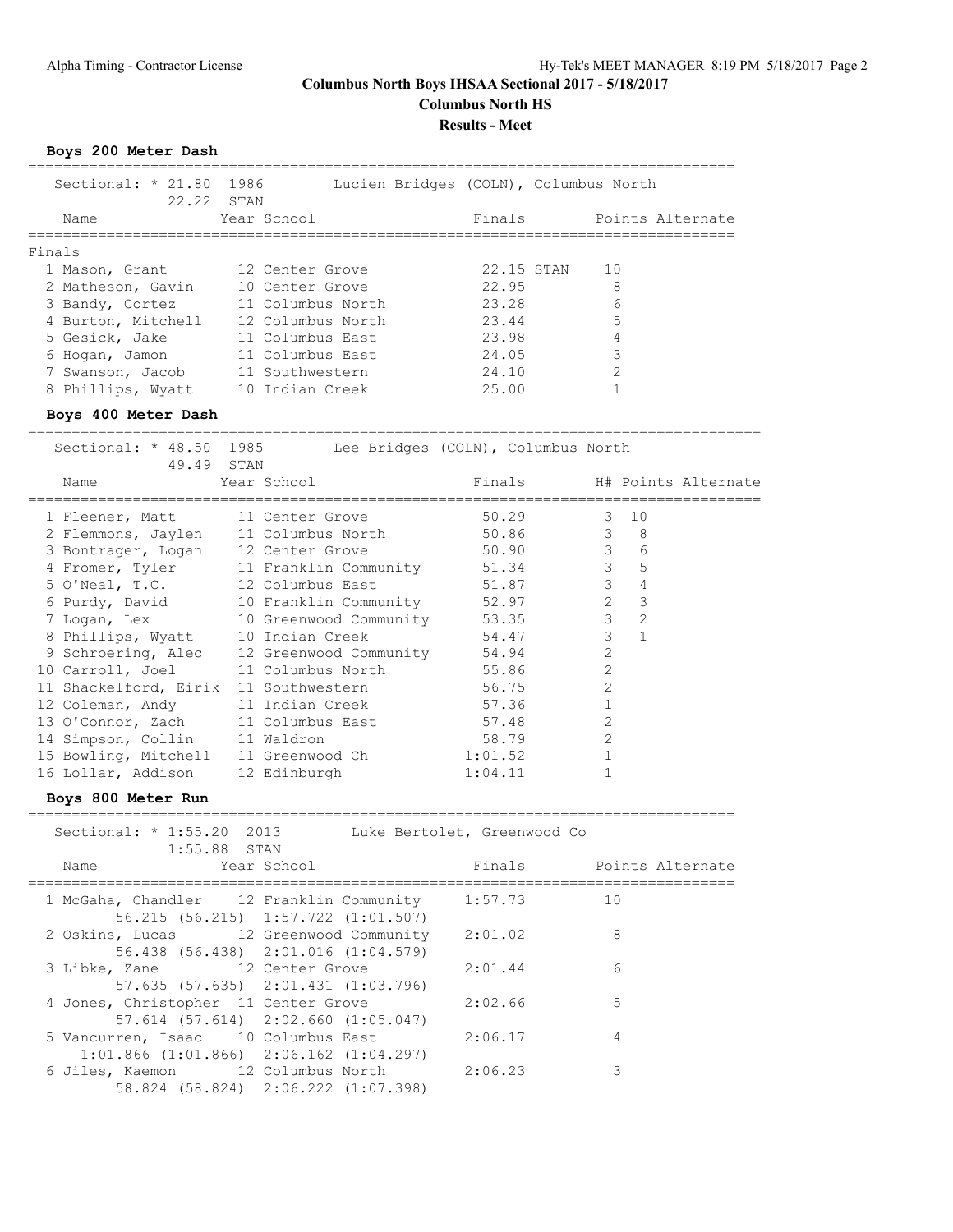**Columbus North HS**

**Results - Meet**

## **....Boys 800 Meter Run**

|  | 2:06.52                                                                                                                                                                                                                                                                                                                                                                                                                                                                       | $\overline{2}$                                                                       |
|--|-------------------------------------------------------------------------------------------------------------------------------------------------------------------------------------------------------------------------------------------------------------------------------------------------------------------------------------------------------------------------------------------------------------------------------------------------------------------------------|--------------------------------------------------------------------------------------|
|  |                                                                                                                                                                                                                                                                                                                                                                                                                                                                               |                                                                                      |
|  | 2:07.77                                                                                                                                                                                                                                                                                                                                                                                                                                                                       | $\mathbf{1}$                                                                         |
|  |                                                                                                                                                                                                                                                                                                                                                                                                                                                                               |                                                                                      |
|  | 2:11.62                                                                                                                                                                                                                                                                                                                                                                                                                                                                       |                                                                                      |
|  |                                                                                                                                                                                                                                                                                                                                                                                                                                                                               |                                                                                      |
|  |                                                                                                                                                                                                                                                                                                                                                                                                                                                                               |                                                                                      |
|  |                                                                                                                                                                                                                                                                                                                                                                                                                                                                               |                                                                                      |
|  | 2:12.75                                                                                                                                                                                                                                                                                                                                                                                                                                                                       |                                                                                      |
|  |                                                                                                                                                                                                                                                                                                                                                                                                                                                                               |                                                                                      |
|  | 2:12.97                                                                                                                                                                                                                                                                                                                                                                                                                                                                       |                                                                                      |
|  |                                                                                                                                                                                                                                                                                                                                                                                                                                                                               |                                                                                      |
|  | 7 Decker, Nathan 10 Indian Creek<br>$1:02.134$ $(1:02.134)$ $2:06.517$ $(1:04.383)$<br>$1:01.298$ $(1:01.298)$ $2:07.762$ $(1:06.465)$<br>9 Zieleniuk, James 11 Columbus East<br>$1:04.400$ $(1:04.400)$ $2:11.617$ $(1:07.218)$<br>10 Terhune, Conner 11 Greenwood Community<br>$1:03.528$ $(1:03.528)$ $2:12.514$ $(1:08.986)$<br>11 Mangrum, Kendall 12 Southwestern<br>$1:04.707$ $(1:04.707)$ $2:12.746$ $(1:08.040)$<br>$1:01.383$ $(1:01.383)$ $2:12.964$ $(1:11.581)$ | 8 Porter, Evan 11 Columbus North<br>2:12.52<br>12 Brown, Jacob 10 Franklin Community |

### **Boys 1600 Meter Run**

| Sectional: * 4:10.89 2003 Christian Wagner (COLN), Columbus North                                                           |                                                                                                 |  |
|-----------------------------------------------------------------------------------------------------------------------------|-------------------------------------------------------------------------------------------------|--|
| 4:17.75 STAN                                                                                                                |                                                                                                 |  |
|                                                                                                                             |                                                                                                 |  |
|                                                                                                                             |                                                                                                 |  |
| 1 Pine, Ethan 11 Greenwood Community 4:22.83 10                                                                             |                                                                                                 |  |
|                                                                                                                             | 1:05.233 (1:05.233) 2:12.691 (1:07.458) 3:20.532 (1:07.841) 4:22.830 (1:02.299)                 |  |
| 2 Yeend, Nick 12 Southwestern 4:26.61 8                                                                                     |                                                                                                 |  |
|                                                                                                                             | 1:04.596 (1:04.596) 2:12.487 (1:07.891) 3:20.074 (1:07.588) 4:26.606 (1:06.532)                 |  |
| 3 Campbell, Joshua 11 Franklin Community 4:31.21 6                                                                          |                                                                                                 |  |
|                                                                                                                             | 1:07.030 (1:07.030) 2:15.483 (1:08.453) 3:24.207 (1:08.725) 4:31.209 (1:07.002)                 |  |
| 4 Bean, Paul 12 Columbus East 4:34.49 5                                                                                     |                                                                                                 |  |
|                                                                                                                             | $1:04.092$ $(1:04.092)$ $2:12.261$ $(1:08.170)$ $3:22.690$ $(1:10.429)$ $4:34.481$ $(1:11.791)$ |  |
| 5 Horak, Sam 10 Columbus North                                                                                              | $4:37.90$ 4                                                                                     |  |
|                                                                                                                             | 1:05.719 (1:05.719) 2:16.815 (1:11.096) 3:29.117 (1:12.302) 4:37.900 (1:08.784)                 |  |
| 6 Bowman, Sean 12 Indian Creek                                                                                              | $4:39.27$ 3                                                                                     |  |
|                                                                                                                             | 1:08.246 (1:08.246) 2:18.809 (1:10.563) 3:30.532 (1:11.724) 4:39.261 (1:08.729)                 |  |
| 7 Wilson, Nick 09 Center Grove                                                                                              | $4:40.91$ 2                                                                                     |  |
|                                                                                                                             | 1:07.396 (1:07.396) 2:18.145 (1:10.749) 3:31.245 (1:13.101) 4:40.910 (1:09.665)                 |  |
| 8 Embry, Alec 12 Columbus North                                                                                             | $4:42.21$ 1                                                                                     |  |
|                                                                                                                             | $1:07.547$ $(1:07.547)$ $2:18.641$ $(1:11.095)$ $3:30.788$ $(1:12.147)$ $4:42.207$ $(1:11.420)$ |  |
| 9 Sensanbaugher, Jos 12 Columbus East                                                                                       | 4:44.35                                                                                         |  |
|                                                                                                                             | 1:05.959 (1:05.959) 2:16.343 (1:10.384) 3:30.981 (1:14.638) 4:44.348 (1:13.367)                 |  |
| 10 Lindsay, Isaiah 10 Franklin Community 4:47.02                                                                            |                                                                                                 |  |
|                                                                                                                             | 1:06.928 (1:06.928) 2:18.981 (1:12.053) 3:31.503 (1:12.523) 4:47.012 (1:15.509)                 |  |
| 11 Ellis, Nick 11 Center Grove 4:49.52                                                                                      |                                                                                                 |  |
|                                                                                                                             | 1:07.639 (1:07.639) 2:19.379 (1:11.741) 3:35.637 (1:16.259) 4:49.519 (1:13.882)                 |  |
| 12 Seelye, David 11 Hauser                                                                                                  | 5:03.88                                                                                         |  |
|                                                                                                                             | 1:08.710 (1:08.710) 2:25.799 (1:17.089) 3:49.997 (1:24.199) 5:03.874 (1:13.877)                 |  |
| 13 Rimer, Ian 11 Greenwood Community 5:05.17                                                                                |                                                                                                 |  |
|                                                                                                                             | $1:08.181$ $(1:08.181)$ $2:23.031$ $(1:14.850)$ $3:44.300$ $(1:21.270)$ $5:05.167$ $(1:20.867)$ |  |
| 14 Montgomery, Zachar 11 Waldron 5:08.48                                                                                    |                                                                                                 |  |
|                                                                                                                             | $1:08.150$ (1:08.150) $2:25.433$ (1:17.284) $3:50.257$ (1:24.824) $5:08.479$ (1:18.223)         |  |
|                                                                                                                             |                                                                                                 |  |
| 15 Montgomery, Andrew 11 Waldron 5:14.03<br>1:09.125 (1:09.125) 2:26.643 (1:17.518) 3:52.541 (1:25.899) 5:14.024 (1:21.483) |                                                                                                 |  |
| 16 Estes, Isaiah 09 Edinburgh 5:50.94                                                                                       |                                                                                                 |  |
|                                                                                                                             | 1:14.347 (1:14.347) 2:42.260 (1:27.914) 4:18.413 (1:36.153) 5:50.936 (1:32.524)                 |  |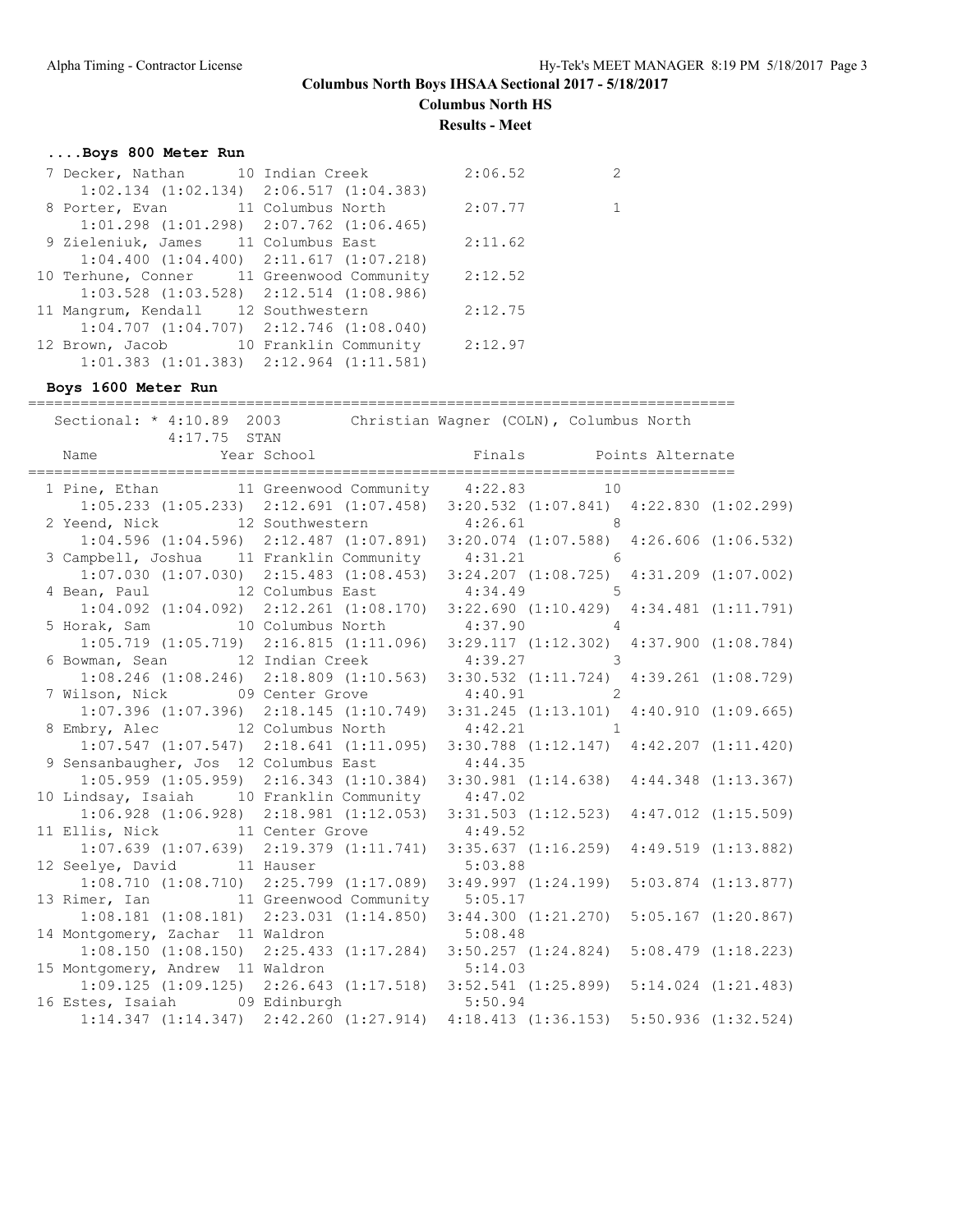**Columbus North HS**

**Results - Meet**

**Boys 3200 Meter Run**

| Sectional: * 8:53.80 2003<br>9:17.78 STAN           |          | Christian Wagner (COLN), Columbus North                                                                                          |  |
|-----------------------------------------------------|----------|----------------------------------------------------------------------------------------------------------------------------------|--|
| Year School<br>Name                                 |          | Finals Points Alternate                                                                                                          |  |
|                                                     |          | 1 Allen, Charlie 11 Columbus North 9:45.64 10<br>1:14.107 (1:14.107) 2:30.604 (1:16.498) 3:44.477 (1:13.874) 4:58.172 (1:13.696) |  |
|                                                     |          |                                                                                                                                  |  |
|                                                     |          | 6:10.889 (1:12.717) 7:24.202 (1:13.314) 8:36.763 (1:12.561) 9:45.639 (1:08.876)                                                  |  |
| 2 Russell, Adam 12 Center Grove                     |          | $9:51.00$ 8                                                                                                                      |  |
| $1:14.652$ $(1:14.652)$ $2:31.162$ $(1:16.511)$     |          | $3:45.003$ $(1:13.841)$ $4:58.752$ $(1:13.750)$                                                                                  |  |
| $6:11.402$ $(1:12.651)$ $7:26.285$ $(1:14.883)$     |          | $8:40.474$ $(1:14.190)$ $9:50.999$ $(1:10.526)$                                                                                  |  |
| 3 Campbell, Joshua 11 Franklin Community 10:00.23 6 |          |                                                                                                                                  |  |
| $1:15.116$ $(1:15.116)$ $2:31.328$ $(1:16.213)$     |          | $3:45.622$ $(1:14.294)$ $5:00.200$ $(1:14.578)$                                                                                  |  |
| $6:15.487$ $(1:15.287)$ $7:30.563$ $(1:15.076)$     |          | 8:46.560 (1:15.998) 10:00.221 (1:13.662)                                                                                         |  |
| 4 Yeend, Nick 12 Southwestern                       |          | $10:01.74$ 5                                                                                                                     |  |
| $1:14.983$ $(1:14.983)$ $2:31.617$ $(1:16.635)$     |          | $3:46.044$ $(1:14.428)$ $5:00.532$ $(1:14.488)$                                                                                  |  |
|                                                     |          | 6:15.716 (1:15.185) 7:32.746 (1:17.030) 8:50.151 (1:17.406) 10:01.731 (1:11.580)                                                 |  |
| 5 Brooks, Elijah 12 Columbus North                  |          | $10:10.48$ 4                                                                                                                     |  |
| $1:14.343$ $(1:14.343)$ $2:30.865$ $(1:16.523)$     |          | $3:44.713$ $(1:13.848)$ $4:58.417$ $(1:13.704)$                                                                                  |  |
| $6:11.136$ $(1:12.719)$ $7:27.254$ $(1:16.119)$     |          | 8:49.365 (1:22.112) 10:10.471 (1:21.106)                                                                                         |  |
| 6 Bixler, Andrew 10 Franklin Community 10:21.28 3   |          |                                                                                                                                  |  |
| $1:15.360$ $(1:15.360)$ $2:31.598$ $(1:16.239)$     |          | $3:46.151$ $(1:14.554)$ $5:03.905$ $(1:17.754)$                                                                                  |  |
| $6:24.272$ $(1:20.368)$ $7:45.838$ $(1:21.566)$     |          | $9:08.437$ $(1:22.600)$ $10:21.277$ $(1:12.841)$                                                                                 |  |
| 7 Stanley, Ethan 10 Center Grove                    |          | $10:21.38$ 2                                                                                                                     |  |
| $1:15.585$ $(1:15.585)$ $2:32.265$ $(1:16.681)$     |          | $3:48.689$ $(1:16.424)$ $5:08.421$ $(1:19.733)$                                                                                  |  |
| $6:27.970$ $(1:19.549)$ $7:49.221$ $(1:21.252)$     |          | 9:09.355 (1:20.134) 10:21.377 (1:12.023)                                                                                         |  |
| 8 Albin, Brandon 11 Greenwood Community 10:24.02 1  |          |                                                                                                                                  |  |
|                                                     |          | 1:16.166 (1:16.166) 2:33.141 (1:16.976) 3:49.987 (1:16.846) 5:08.094 (1:18.107)                                                  |  |
| $6:27.789$ $(1:19.696)$ $7:48.706$ $(1:20.917)$     |          | $9:09.722$ $(1:21.017)$ $10:24.015$ $(1:14.293)$                                                                                 |  |
| 9 James, Jacob 09 Waldron                           |          | 10:36.30                                                                                                                         |  |
|                                                     |          | 1:15.224 (1:15.224) 2:32.025 (1:16.802) 3:46.922 (1:14.897) 5:06.293 (1:19.371)                                                  |  |
|                                                     |          | $6:28.293$ $(1:22.001)$ $7:51.424$ $(1:23.131)$ $9:14.730$ $(1:23.307)$ $10:36.300$ $(1:21.570)$                                 |  |
| 10 Scoville, Joseph 12 Waldron                      |          | 10:57.08                                                                                                                         |  |
|                                                     |          | 1:15.595 (1:15.595) 2:33.517 (1:17.923) 3:54.686 (1:21.169) 5:19.652 (1:24.966)                                                  |  |
|                                                     |          | 6:46.362 (1:26.711) 8:13.850 (1:27.489) 9:41.873 (1:28.024) 10:57.074 (1:15.201)                                                 |  |
| 11 Seelye, David 11 Hauser                          | 10:58.90 |                                                                                                                                  |  |
|                                                     |          | 1:15.432 (1:15.432) 2:32.635 (1:17.204) 3:53.345 (1:20.710) 5:20.001 (1:26.657)                                                  |  |
|                                                     |          | 6:46.675 (1:26.675) 8:14.163 (1:27.488) 9:41.542 (1:27.379) 10:58.896 (1:17.355)                                                 |  |
| 12 McGaha, Michael 10 Columbus East                 |          | 11:06.14                                                                                                                         |  |
|                                                     |          | 1:15.828 (1:15.828) 2:33.457 (1:17.630) 3:54.352 (1:20.895) 5:19.215 (1:24.864)                                                  |  |
|                                                     |          | 6:45.820 (1:26.606) 8:13.113 (1:27.293) 9:39.975 (1:26.863) 11:06.137 (1:26.163)                                                 |  |
| 13 Sensanbaugher, Jos 12 Columbus East              |          | 11:23.51                                                                                                                         |  |
|                                                     |          | 1:17.026 (1:17.026) 2:36.023 (1:18.997) 4:00.647 (1:24.624) 5:28.231 (1:27.585)                                                  |  |
|                                                     |          | 6:56.945 (1:28.714) 8:26.483 (1:29.539) 9:55.888 (1:29.405) 11:23.510 (1:27.622)                                                 |  |

**Boys 110 Meter Hurdles**

===================================================================================

| Sectional: * 14.06 5/22/2014<br>Sectional: * 14.06 5/22/2014 |                       | Justin Veteto, Center Grove<br>Justin Veteto, Center Grove |              |
|--------------------------------------------------------------|-----------------------|------------------------------------------------------------|--------------|
| 14.87<br>Name                                                | STAN<br>Year School   | Prelims                                                    | H# Alternate |
| Preliminaries                                                |                       |                                                            |              |
| 1 Perry, Triston                                             | 12 Columbus North     | 15.490                                                     | 2            |
| 2 Goines, Christian                                          | 12 Center Grove       | 15.900                                                     |              |
| 3 Riggles, Nick                                              | 11 Franklin Community | 16.180                                                     |              |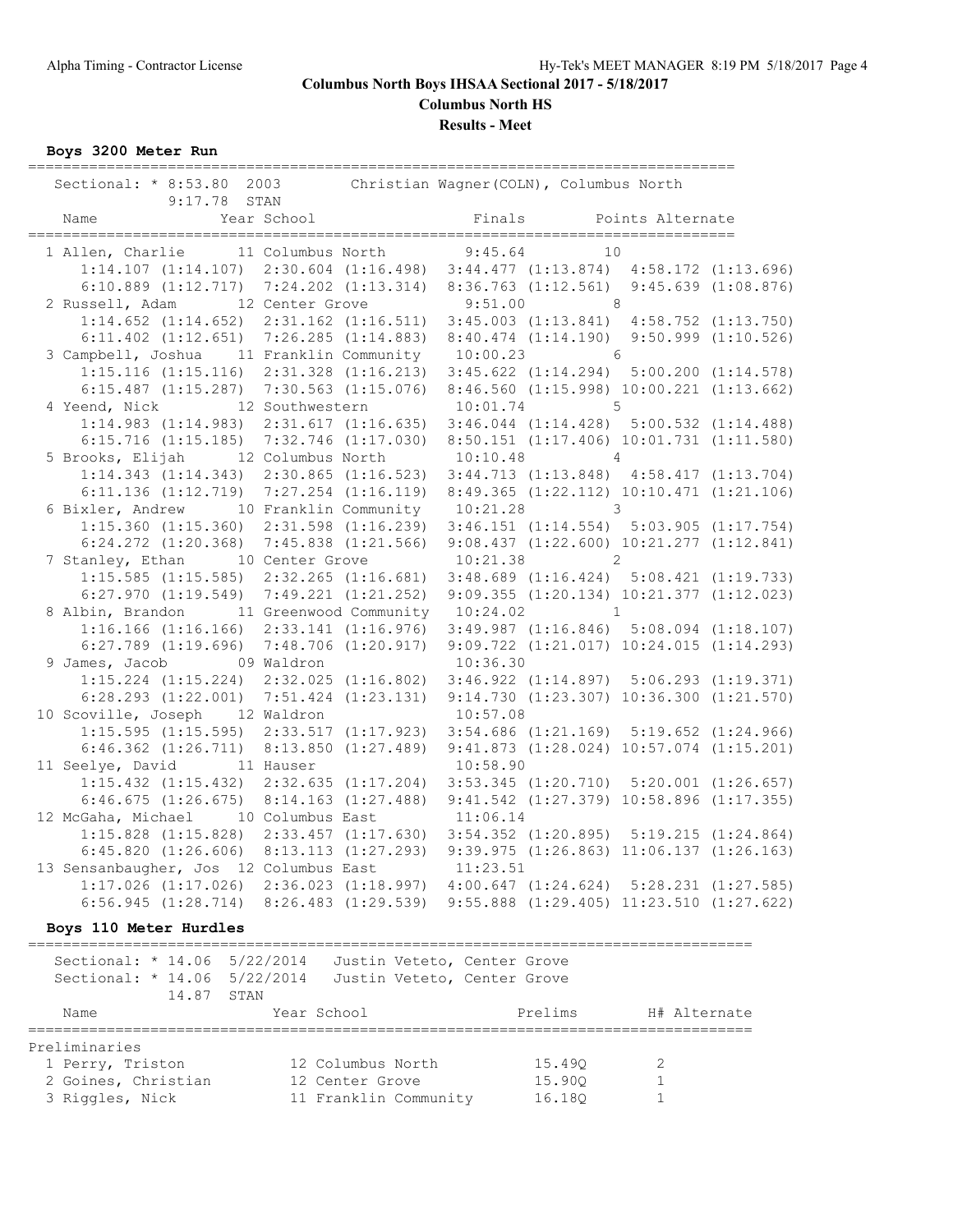**Columbus North HS**

**Results - Meet**

### **....Boys 110 Meter Hurdles**

| 4 Hohlt, Sam            | 10 Center Grove        | 16.310 |   |
|-------------------------|------------------------|--------|---|
| 5 Patton, Nick          | 10 Greenwood Community | 16.22q |   |
| 6 Malone, Ben           | 09 Columbus North      | 16.27q |   |
| 7 Johnson, Justin       | 11 Greenwood Community | 17.47q |   |
| 8 Yarling, Bailey       | 10 Waldron             | 18.43q | 2 |
| 9 Baker, Jared          | 10 Columbus East       | 18.67  | 2 |
| 10 Stadtmiller, Brendan | 10 Columbus East       | 18.94  |   |
| 11 Weaver, Keegann      | 09 Southwestern        | 20.00  | 2 |
| -- Bogemann, Ty         | 11 Waldron             | FS     |   |

### **Boys 110 Meter Hurdles**

### =================================================================================

 Sectional: \* 14.06 5/22/2014 Justin Veteto, Center Grove Sectional: \* 14.06 5/22/2014 Justin Veteto, Center Grove

| Name | Year School                                                                                                                                                       | Finals     | Points Alternate                                                          |
|------|-------------------------------------------------------------------------------------------------------------------------------------------------------------------|------------|---------------------------------------------------------------------------|
|      |                                                                                                                                                                   |            |                                                                           |
|      |                                                                                                                                                                   |            |                                                                           |
|      | 12 Columbus North                                                                                                                                                 | 14.90      | 1 O                                                                       |
|      |                                                                                                                                                                   | 15.37      | 8                                                                         |
|      | 12 Center Grove                                                                                                                                                   | 15.64      | 6                                                                         |
|      |                                                                                                                                                                   | 15.92      | 5                                                                         |
|      | 09 Columbus North                                                                                                                                                 | 16.04      | 4                                                                         |
|      | 10 Center Grove                                                                                                                                                   | 16.19      | 3                                                                         |
|      |                                                                                                                                                                   | 16.86      | 2                                                                         |
|      | 10 Waldron                                                                                                                                                        | 18.20      |                                                                           |
|      | Finals<br>1 Perry, Triston<br>2 Patton, Nick<br>3 Goines, Christian<br>4 Riggles, Nick<br>5 Malone, Ben<br>6 Hohlt, Sam<br>7 Johnson, Justin<br>8 Yarling, Bailey | 14.87 STAN | 10 Greenwood Community<br>11 Franklin Community<br>11 Greenwood Community |

### **Boys 300 Meter Hurdles**

| Sectional: * 37.55 2013          | 38.95 STAN                                     | Conner Stapleton, Center Grove |                |  |
|----------------------------------|------------------------------------------------|--------------------------------|----------------|--|
| Name                             | Year School                                    | Finals H# Points Alternate     |                |  |
| 1 Hohlt, Trevor 12 Center Grove  |                                                | 38.49 STAN                     | 2 10           |  |
|                                  | 2 Perry, Triston 12 Columbus North             | $2 \t 8$<br>40.08              |                |  |
| 3 Hohlt, Sam 10 Center Grove     |                                                | 40.36 2                        | 6              |  |
|                                  | 4 Riggles, Nick 11 Franklin Community 41.76 2  |                                | 5              |  |
|                                  | 5 Johnson, Justin 11 Greenwood Community 42.37 |                                | 2<br>4         |  |
|                                  | 6 Malone, Ben 09 Columbus North                | 43.16 2                        | $\mathcal{E}$  |  |
|                                  | 7 Brown, Jaylin 12 Indian Creek                | 43.81 1 2                      |                |  |
|                                  | 8 Rupp, Owen 10 Columbus East                  | 44.57 1                        | $\overline{1}$ |  |
|                                  | 9 Kirschbaum, Adam 12 Southwestern             | 45.71                          | $\overline{2}$ |  |
|                                  | 10 Baker, Jared 10 Columbus East               | 46.05                          |                |  |
| 11 Bogemann, Ty 11 Waldron       |                                                | 46.12                          |                |  |
| 12 Yarling, Bailey 10 Waldron    |                                                | 46.50                          |                |  |
| 13 Kissell, Broc 10 Southwestern |                                                | 46.54                          |                |  |
| 14 Sweet, Joe 11 Hauser          |                                                | 49.29                          |                |  |
|                                  | -- Barnett, Samuel 12 Franklin Community DNF   |                                | $\overline{2}$ |  |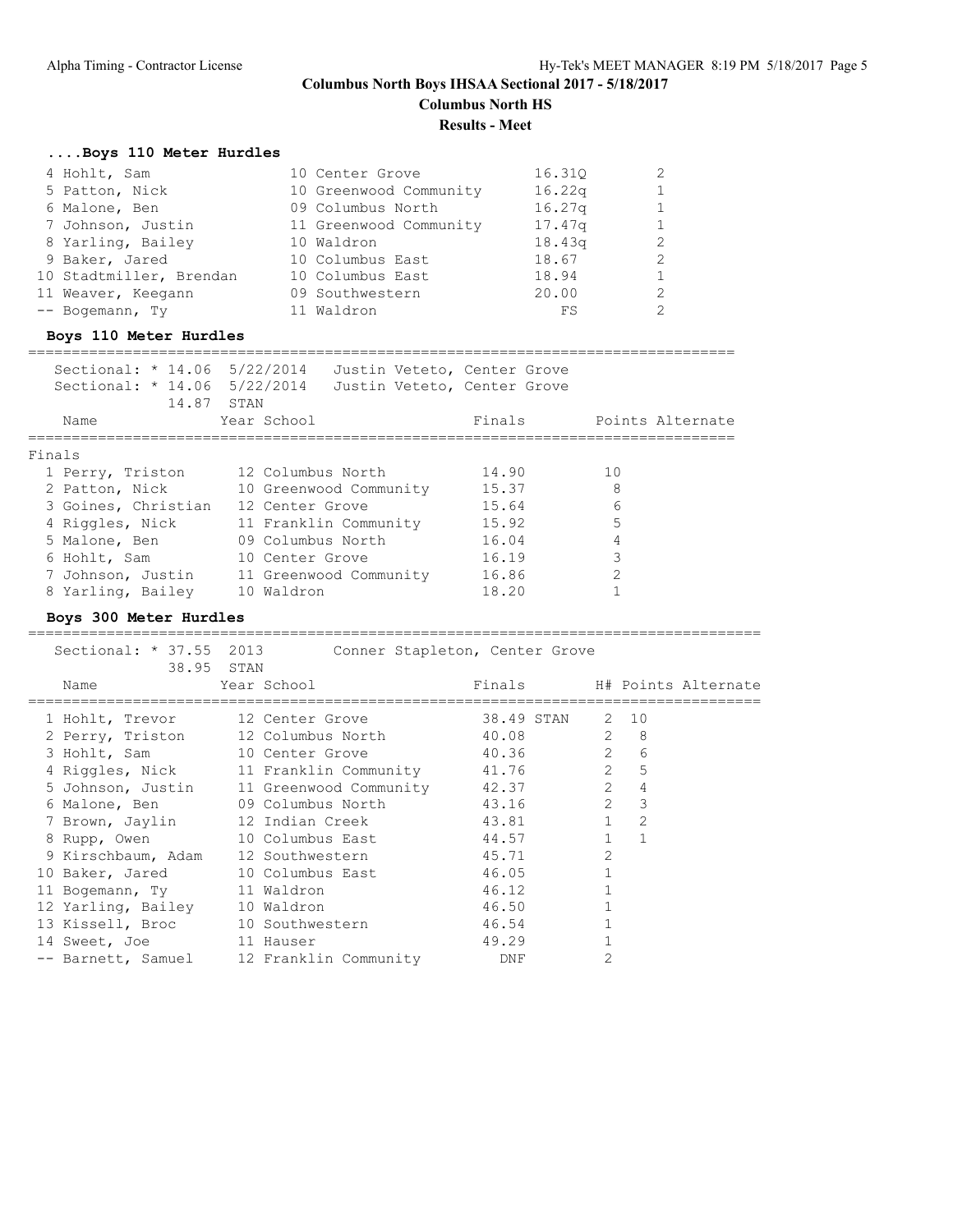**Columbus North HS**

#### **Results - Meet**

**Boys 4x100 Meter Relay**

================================================================================= Sectional: \* 42.71 2009 Columbus East, Columbus Eas D Davis, J McLaurine, D Wilson, A Miller 42.59 STAN School **Finals** Points Alternate ================================================================================= 1 Columbus North 42.59\*STAN 10 1) Bandy, Cortez 11 2) Hunter, Damon 11 3) Flemmons, Jaylen 11 4) Burton, Mitchell 12 2 Center Grove 42.70\* 8 1) Matheson, Gavin 10 2) Hohlt, Trevor 12 3) McCoy, Titus 12 4) Mason, Grant 12 3 Columbus East 43.90 6 1) O'Neal, T.C. 12 2) Wilson, Cam 12 3) Hogan, Jamon 11 4) Mitchell, Kolby 11 4 Greenwood Community 15.87 5 1) Socks, William 11 2) Gallman, Seth 11 3) Patton, Nick 10 4) Meyers, R.J. 11 5 Indian Creek 46.33 4 1) Shepard, Jordan 10 2) Sisson, Peyton 11 3) Smith, Bryce 10 4) Abel, Tim 12 6 Franklin Community 46.64 3 1) Purdy, David 10 2) Frazier, Matthew 10 3) Jones, James 12 4) Loos, Aaron 09 7 Hauser 49.20 2 1) Orlich, Caleb 11 2) Cicero Gonzalez, Victor 11 3) Moore, Tyler 10 4) Hunter, Joe 10 8 Greenwood Christian Academy 50.31 1 1) Bowling, Mitchell 11 2) Patterson, Devin 09 3) Slater, Grant 12 4) Stout, Zane 10 **Boys 4x400 Meter Relay** ================================================================================= Sectional: \* 3:20.52 2013 Center Grove, Center Grove C Stapleton, M Swann, E Tandy, J Veteto 3:20.92 STAN Finals Points Alternate ================================================================================= 1 Center Grove 1) Bontrager, Logan 12 and 20 Boyer, Tyler 12 3) Hohlt, Trevor 12 (4) Fleener, Matt 11 1:41.477 (1:41.477) 2:32.903 (51.427) 3:23.472 (50.570) 2 Franklin Community 3:34.04 8 1) McGaha, Chandler 12 2) Purdy, David 10 3) Riggles, Nick 11 (4) Fromer, Tyler 11 1:47.397 (1:47.397) 2:39.576 (52.180) 3:34.038 (54.462) 3 Columbus North 3:37.03 6 1) Bandy, Cortez 11 2) Jiles, Kaemon 12 3) Kestler, Noah 10 4) Flemmons, Jaylen 11 1:49.795 (1:49.795) 2:43.060 (53.265) 3:37.022 (53.963) 4 Columbus East 5 and 5 and 5 and 5 and 5 and 5 and 5 and 5 and 5 and 5 and 5 and 5 and 5 and 5 and 5 and 5 and 5 and 5 and 5 and 5 and 5 and 5 and 5 and 5 and 5 and 5 and 5 and 5 and 5 and 5 and 5 and 5 and 5 and 5 and 5 1) Wilson, Cam 12 2) Hogan, Jamon 11 3) Pettitt, Caleb 11 4) Yarbrough, Corde 12 1:50.781 (1:50.781) 2:43.426 (52.646) 3:38.669 (55.243) 5 Indian Creek 3:45.45 4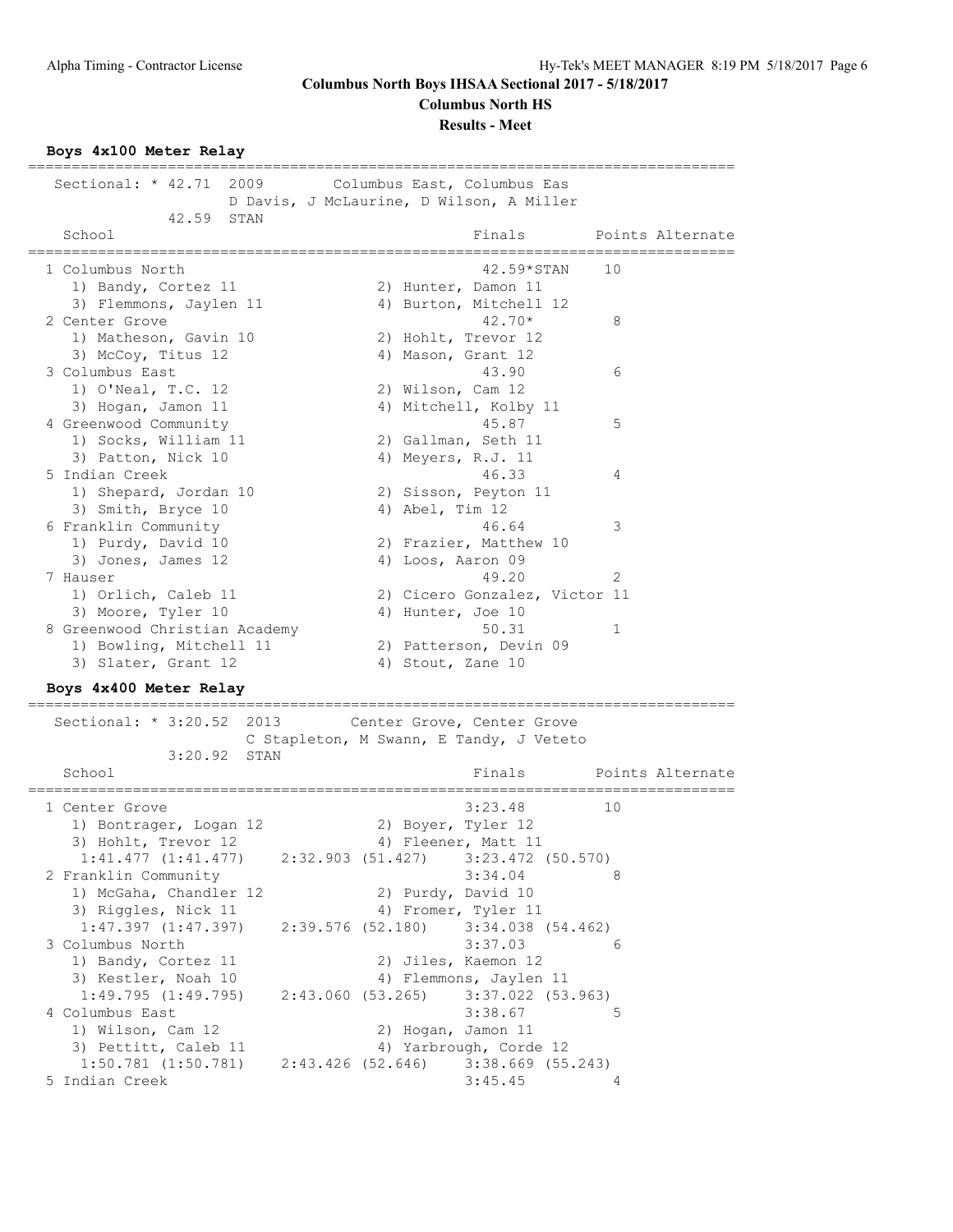**Columbus North HS**

#### **Results - Meet**

### **....Boys 4x400 Meter Relay**

 1) Decker, Nathan 10 2) Phillips, Wyatt 10 3) Brown, Jaylin 12 (4) Sisson, Peyton 11 1:51.179 (1:51.179) 1:59.990 (8.811) 3:45.449 (1:45.460) 6 Greenwood Community 3:56.57 3 1) Oskins, Lucas 12 2) Terhune, Conner 11 3) Schroering, Alec 12 (4) Logan, Lex 10 1:58.475 (1:58.475) 2:54.003 (55.529) 3:56.565 (1:02.563) 7 Hauser 4:04.23 2 1) Orlich, Caleb 11 2) Cicero Gonzalez, Victor 11 3) Sweet, Joe 11 4) Seelye, David 11 1:59.990 (1:59.990) 2:58.878 (58.889) 4:04.221 (1:05.343) 8 Waldron 4:23.17 1 1) Douglas, Stewart 10  $\hspace{1.6cm}$  2) Harker, Sam 10 3) Rubiera, Jamie 11 (4) Justice, Joel 09 2:07.960 (2:07.960) 3:20.406 (1:12.447) 4:23.169 (1:02.763)

**Boys 4x800 Meter Relay**

================================================================================= Sectional: \* 7:52.07 2010 Columbus North, Columbus Nor C Kelsey, A Beiriger, G Ocasio, A Diehn 7:57.07 STAN School **Finals** Points Alternate ================================================================================= 1 Center Grove 8:12.55 10 1) Mills, Steven 11 2) Russell, Andrew 12 3) Jones, Christopher 11 4) Libke, Zane 12 58.151 (58.151) 2:03.045 (1:04.895) 3:04.473 (1:01.428) 4:09.916 (1:05.443) 5:08.729 (58.814) 6:10.693 (1:01.965) 7:09.033 (58.340) 8:12.547 (1:03.515) 2 Columbus North 8:14.67 8 1) Jiles, Kaemon 12 2) Brooks, Elijah 12 3) Embry, Alec 12 4) Spoon, Justin 12 57.921 (57.921) 2:02.355 (1:04.434) 3:03.481 (1:01.126) 4:07.350 (1:03.870) 5:08.975 (1:01.626) 6:12.162 (1:03.188) 7:11.239 (59.077) 8:14.670 (1:03.431) 3 Franklin Community 8:26.07 6 1) Bixler, Andrew 10 2) Lindsay, Isaiah 10 3) Campbell, Joshua 11 4) McGaha, Chandler 12 58.552 (58.552) 2:08.934 (1:10.382) 3:08.093 (59.160) 4:14.308 (1:06.216) 5:15.309 (1:01.001) 6:21.431 (1:06.122) 7:22.326 (1:00.895) 8:26.064 (1:03.738) 4 Greenwood Community 6:27.91 5 1) Pine, Ethan 11 2) Terhune, Conner 11 3) Willham, Nick 10 4) Oskins, Lucas 12 1:00.030 (1:00.030) 2:07.362 (1:07.333) 3:08.225 (1:00.864) 4:12.779 (1:04.555) 5:14.779 (1:02.001) 6:23.536 (1:08.757) 7:23.600 (1:00.064) 8:27.901 (1:04.302) 5 Columbus East 8:32.59 4 1) Bean, Paul 12 2) Pettitt, Caleb 11 3) Zieleniuk, James 11 4) Vancurren, Isaac 10 1:01.219 (1:01.219) 2:08.805 (1:07.587) 3:08.520 (59.716) 4:12.722 (1:04.202) 5:15.287 (1:02.565) 6:25.796 (1:10.510) 7:27.085 (1:01.289) 8:32.586 (1:05.501) 6 Southwestern (Shelbyville) 9:08.53 3 1) Swift, Ethan 12 2) Drake, Loggan 11 3) Tucker, Andrew 12 4) Mangrum, Kendall 12 1:01.678 (1:01.678) 2:12.750 (1:11.072) 3:14.546 (1:01.797) 4:29.138 (1:14.592) 5:39.006 (1:09.868) 6:52.242 (1:13.237) 7:55.650 (1:03.408) 9:08.529 (1:12.879)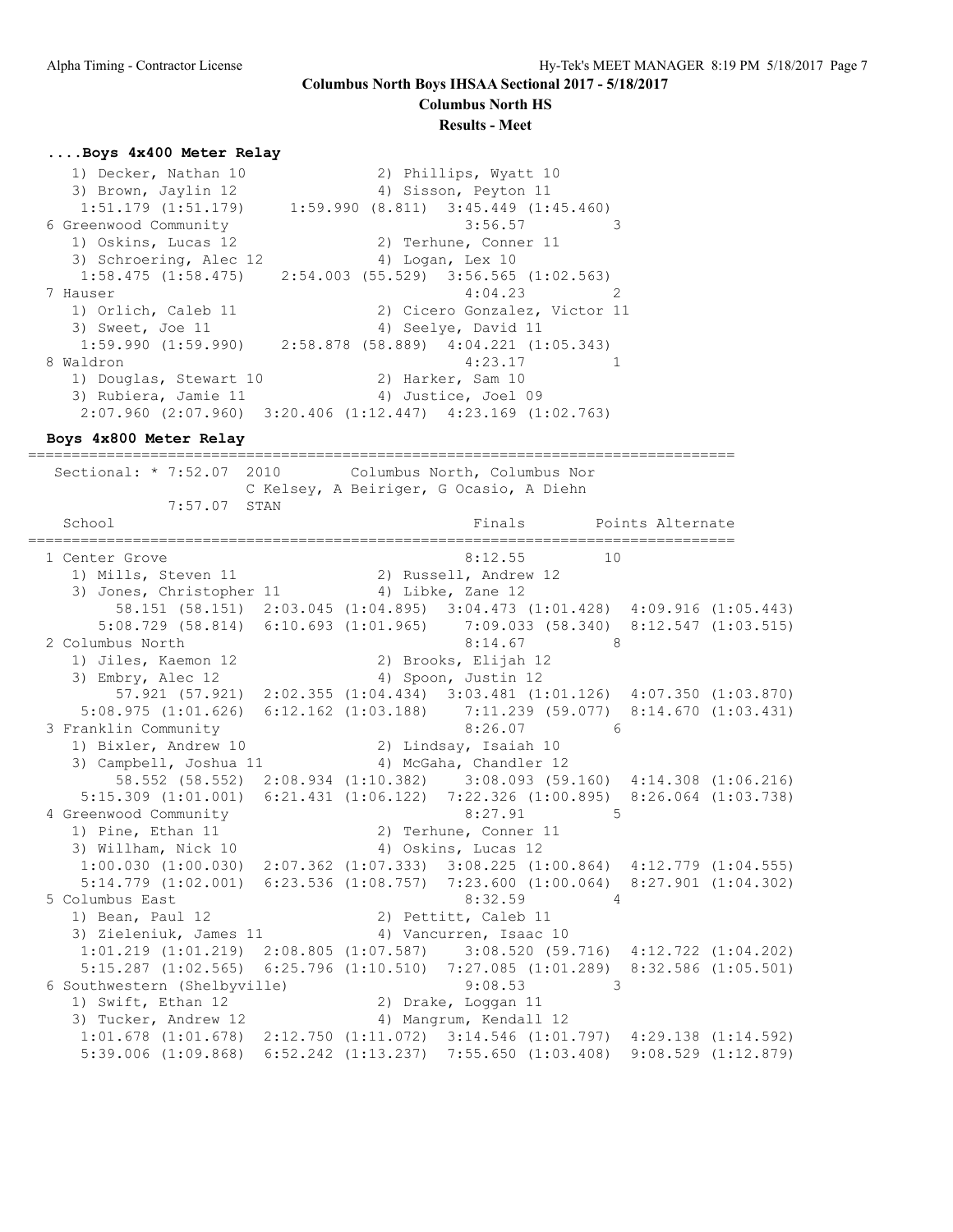**Columbus North HS**

### **Results - Meet**

**Boys High Jump**

|                                                                           |                                                                                | Sectional: * 6-09.50 1987 Jeff Smith (GWOO), Greenwood                                                                          |                         |
|---------------------------------------------------------------------------|--------------------------------------------------------------------------------|---------------------------------------------------------------------------------------------------------------------------------|-------------------------|
| Name                                                                      | $6-04.00$ STAN<br>Year School                                                  |                                                                                                                                 | Finals Points Alternate |
|                                                                           |                                                                                | 1 Branam, Kaden 12 Waldron 6-07.00 STAN 10<br>5-06 5-08 5-10 6-00 6-01 6-02 6-03 6-04 6-05 6-06 6-07 6-08<br>POOOOOOOOOOOOOOXXX |                         |
|                                                                           |                                                                                | 2 O'Neal, T.C. 12 Columbus East J6-07.00 STAN<br>5-06 5-08 5-10 6-00 6-01 6-02 6-03 6-04 6-05 6-06 6-07 6-08                    | 8                       |
|                                                                           | 5-06 5-08 5-10 6-00 6-01 6-02 6-03 6-04 6-05<br>P O O O O O XO XXO XXX         | P P P O O O O O O XO XXO XXX<br>3 Goines, Christian 12 Center Grove 6-04.00 STAN 6                                              |                         |
|                                                                           | 5-06 5-08 5-10 6-00 6-01 6-02 6-03<br>$O$ $O$ $O$ $O$ $O$ $NO$ $X\alpha$ $XXX$ | 4 Shackelford, Steff 12 Southwestern 6-02.00                                                                                    | 5                       |
| $5 - 06$ $5 - 08$ $5 - 10$ $6 - 00$ $6 - 01$<br>0 0 0 0 XXX               |                                                                                | 5 Yarbrough, Corde 12 Columbus East 6-00.00                                                                                     | 4                       |
| $5-06$ $5-08$ $5-10$ $6-00$ $6-01$<br>P X XO O XXX                        |                                                                                | 6 Keith, Jacob 10 Center Grove 56-00.00                                                                                         | 3                       |
| 7 Drake, Drew 09 Southwestern 5-10.00<br>5-06 5-08 5-10 6-00<br>O O O XXX |                                                                                |                                                                                                                                 | 2                       |
| 8 Harker, Sam 10 Waldron<br>$5 - 06$ $5 - 08$<br>O XXX                    |                                                                                | $5 - 06.00$ 0.50                                                                                                                |                         |
| $5 - 06$ 5-08<br>O XXX                                                    |                                                                                | 8 Huser, Hunter 09 Columbus North 5-06.00 0.50                                                                                  |                         |
| 10 Bragg, John 09 Hauser 55-06.00<br>$5 - 06$ $5 - 08$<br>XO XXX          |                                                                                |                                                                                                                                 |                         |
| 10 Coy, Matthew 11 Indian Creek J5-06.00<br>$5 - 06$ $5 - 08$<br>XO XXX   |                                                                                |                                                                                                                                 |                         |
| 10 King, Alex<br>$5 - 06$ $5 - 08$<br>XO XXX                              | 11 Columbus North J5-06.00                                                     |                                                                                                                                 |                         |
| -- Walker, Alexander 10 Greenwood Community<br>$5 - 06$<br>XXX            |                                                                                | ΝH                                                                                                                              |                         |
| Boys Pole Vault                                                           |                                                                                |                                                                                                                                 |                         |
| Sectional: * 15-06 2009<br>14-06.00 STAN                                  |                                                                                | Tanner Riley, Center Grove                                                                                                      |                         |
| Name                                                                      | Year School                                                                    | Finals                                                                                                                          | Points Alternate        |

P P P P P P P P O XO XXO O P XXX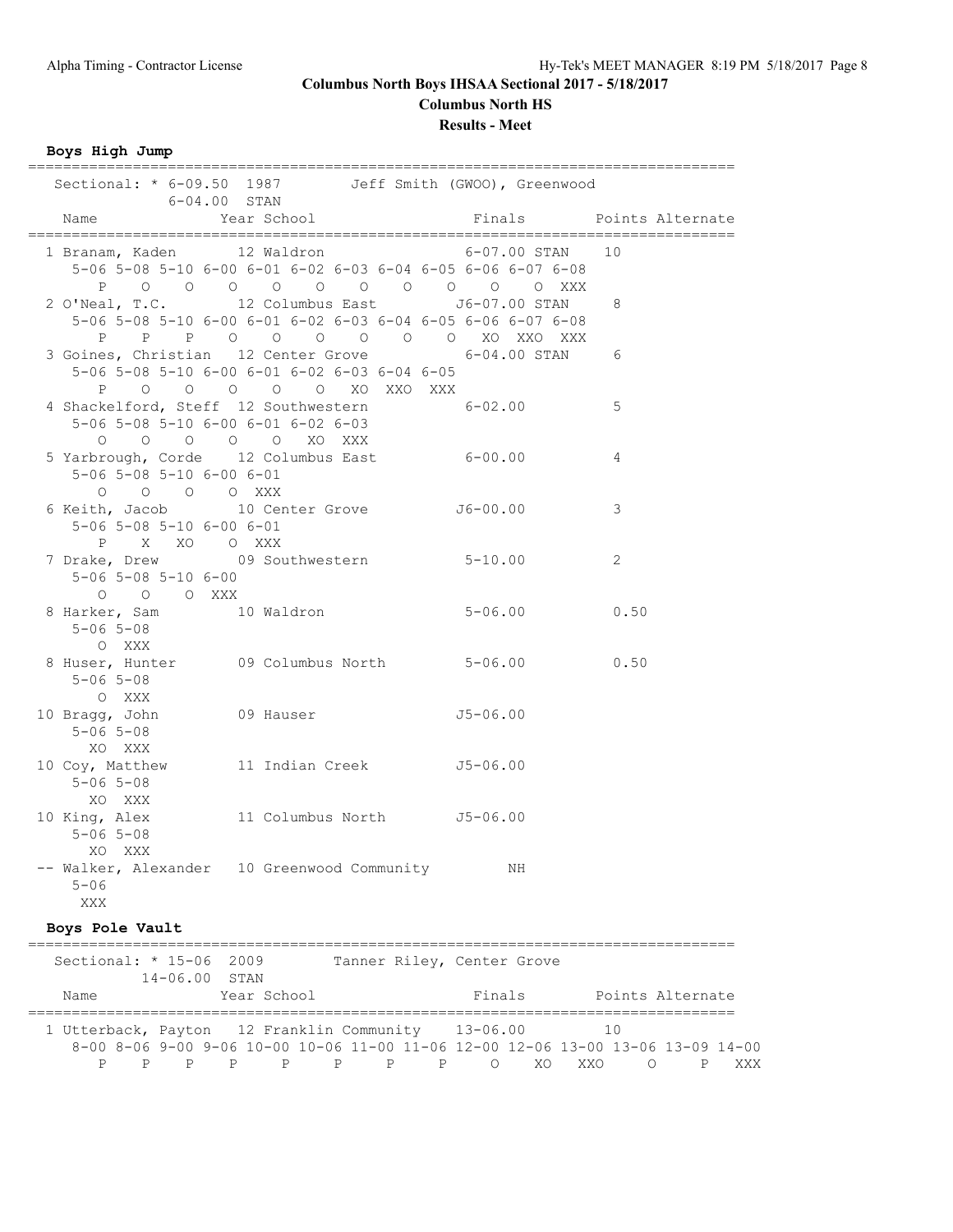**Columbus North HS**

### **Results - Meet**

## **....Boys Pole Vault**

| 2 Kleinheinz, Brigha 11 Columbus North J13-06.00                                        | 8              |          |
|-----------------------------------------------------------------------------------------|----------------|----------|
| 8-00 8-06 9-00 9-06 10-00 10-06 11-00 11-06 12-00 12-06 13-00 13-06 13-09 14-00         |                |          |
| P P P P P P P P XO<br>Ρ<br>$\mathbb{P}$                                                 | XO             | P<br>XXX |
| 3 Walsh, Connor 11 Center Grove 12-06.00                                                | -6             |          |
| 8-00 8-06 9-00 9-06 10-00 10-06 11-00 11-06 12-00 12-06 13-00                           |                |          |
| P P P P P O XO O XO<br>$\overline{O}$                                                   | XXX            |          |
|                                                                                         |                |          |
| 4 Line, Nate 10 Center Grove J12-06.00                                                  | -5             |          |
| 8-00 8-06 9-00 9-06 10-00 10-06 11-00 11-06 12-00 12-06 13-00                           |                |          |
| P P P XXO O XO O XXO<br>P<br>$\mathbb{P}$                                               | XXX            |          |
| 5 Frazier, Matthew 10 Franklin Community 11-06.00                                       | 4              |          |
| 8-00 8-06 9-00 9-06 10-00 10-06 11-00 11-06 12-00                                       |                |          |
| P P P P XO O O XO XXX                                                                   |                |          |
| 6 Baker, Jared 10 Columbus East 9-00.00                                                 |                |          |
|                                                                                         | 3              |          |
| $8 - 00$ $8 - 06$ $9 - 00$ $9 - 06$                                                     |                |          |
| XO O O XXX                                                                              |                |          |
| 7 Johnson, Jake 10 Greenwood Community J9-00.00                                         | 2              |          |
| $8 - 00$ $8 - 06$ $9 - 00$ $9 - 06$                                                     |                |          |
| XO OXXOXXX                                                                              |                |          |
| 8 Sims, Aaron 11 Columbus East 8-06.00                                                  | $\mathbf 1$    |          |
|                                                                                         |                |          |
| $8 - 00$ $8 - 06$ $9 - 00$                                                              |                |          |
| O O XXX                                                                                 |                |          |
| -- Tuck, Austin 10 Greenwood Community MH                                               |                |          |
| $8 - 00$                                                                                |                |          |
| XXX                                                                                     |                |          |
| -- Fehribach, Grant 11 Columbus North NH                                                |                |          |
| 8-00 8-06 9-00 9-06 10-00 10-06 11-00 11-06 12-00                                       |                |          |
|                                                                                         |                |          |
| P P P P P P P P XXX                                                                     |                |          |
|                                                                                         |                |          |
| Boys Long Jump                                                                          |                |          |
|                                                                                         |                |          |
| Sectional: * 23-06.50 1987 Jeff Smith (GWOO), Greenwood                                 |                |          |
| 22-04.75 STAN                                                                           |                |          |
|                                                                                         |                |          |
| Year School<br>Finals Points Alternate<br>Name                                          |                |          |
|                                                                                         |                |          |
| 1 O'Neal, T.C. 12 Columbus East 22-07.00 STAN 10                                        |                |          |
| 22-07 FOUL FOUL FOUL FOUL FOUL                                                          |                |          |
| 2 Burton, Mitchell 12 Columbus North 22-05.50 STAN 8                                    |                |          |
| 22-05.50 22-04.75 FOUL 21-09.50 FOUL FOUL                                               |                |          |
| 3 Bandy, Cortez 11 Columbus North<br>$21 - 06.00$                                       | 6              |          |
|                                                                                         |                |          |
| 20-00 21-06 FOUL 19-10.50 19-10.25 FOUL                                                 |                |          |
| 4 Roehling, Travis 12 Center Grove<br>$21 - 04.50$                                      | 5              |          |
| 20-05.25 20-03 20-01.75 20-09.25 20-02.75 21-04.50                                      |                |          |
| 5 Abel, Tim and 12 Indian Creek<br>$20 - 07.50$                                         | 4              |          |
| FOUL 18-07.50 20-00.50 20-07.50 20-05.50 19-11                                          |                |          |
| 6 Keith, Jacob 10 Center Grove<br>$20 - 07.25$                                          | 3              |          |
|                                                                                         |                |          |
| 19-09.50 20-07.25 FOUL 20-03 FOUL FOUL                                                  |                |          |
| 7 Mathena, Jesse 10 Southwestern<br>$19 - 08.00$                                        | $\overline{2}$ |          |
| 18-00.25 19-02.50 19-08 18-05 18-08.75 19-03.75                                         |                |          |
| 8 Johnson-bey, Zarri 11 Columbus East<br>$19 - 05.25$                                   | 1              |          |
| 19-05 19-00.50 19-05.25 18-01.50 17-08.75 FOUL                                          |                |          |
| 9 Orlich, Caleb 11 Hauser<br>$19 - 01.75$                                               |                |          |
|                                                                                         |                |          |
| 19-01.75 19-01 18-08 18-11.50 FOUL 18-07.50<br>10 Hunter, Joe 10 Hauser<br>$18 - 11.25$ |                |          |

18-04.25 17-06.50 18-11.25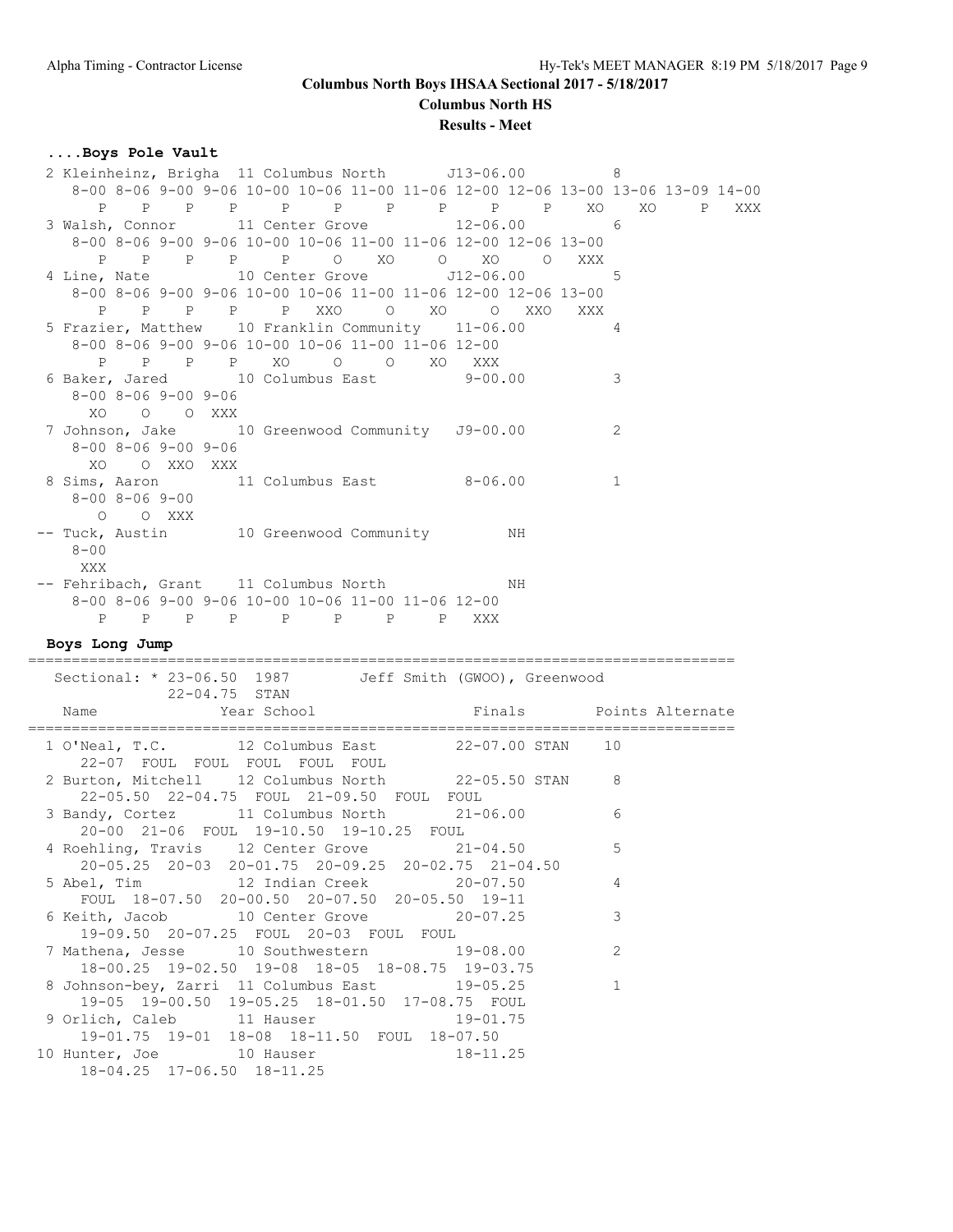# **Columbus North HS**

**Results - Meet**

## **....Boys Long Jump**

| 11 Dean, Hunter 10 Edinburgh           |                                                    | $18 - 05.25$ |
|----------------------------------------|----------------------------------------------------|--------------|
| FOUL 18-05.25 17-10.75                 |                                                    |              |
|                                        | 12 Brazelton, Joey 09 Greenwood Community 18-01.75 |              |
| $18 - 01.75$ $16 - 09.25$ $17 - 01.25$ |                                                    |              |
|                                        | 13 Coy, Matthew 11 Indian Creek                    | $17 - 10.50$ |
| $12 - 01.50$ $16 - 11.50$ $17 - 10.50$ |                                                    |              |
|                                        | 14 Rogers, Kyle 10 Greenwood Community 16-08.50    |              |
| 16-08.50 FOUL FOUL                     |                                                    |              |
|                                        | 15 Purdy, David 10 Franklin Community 16-02.75     |              |
| 16-02.75 16-01 15-07.25                |                                                    |              |
|                                        |                                                    |              |

**Boys Shot Put**

| Sectional: * 59-09.50 1979 Kelly McCory (JENCO), Jennings County<br>54-10.00 STAN                                                                         |              |                         |
|-----------------------------------------------------------------------------------------------------------------------------------------------------------|--------------|-------------------------|
| Name                                                                                                                                                      |              | Finals Points Alternate |
| 1 Tennyson, Coleman 12 Columbus North 54-08.25 10<br>52-06.25 51-09.25 54-08.25 50-02.50 FOUL FOUL                                                        |              |                         |
| 52-06.25 51-09.25 54-08.25 50-02.50 FOUL FOUL<br>2 Wolford, Hunter 12 Columbus North 50-09.25 8<br>50-09 50-09.25 50-03 47-05 FOUL FOUL                   |              |                         |
| 3 Daming, Austin 11 Center Grove 50-02.75<br>48-01.50 50-02.75 48-03.25 48-01.75 48-01.50 49-02.25                                                        |              | 6                       |
| 4 Bellmore, Cole 12 Franklin Community 47-01.00                                                                                                           | $\sim$ 5     |                         |
| FOUL 26-08 43-06.75 45-09.50 47-01 43-09.50<br>5 Clark, Jared 12 Columbus East 46-07.25<br>$44-07.50$ $43-04.50$ $44-08.50$ $46-07.25$ $44-05.75$ $46-06$ |              | $\overline{4}$          |
| 6 Clark, Zack 11 Columbus East<br>FOUL 46-02.75 FOUL FOUL 43-06.25 45-02.50                                                                               | $46 - 02.75$ | $\mathcal{S}$           |
| 7 Trotter, Pete 12 Hauser 45-07.00<br>44-10.75 43-03 44-11 FOUL FOUL 45-07                                                                                |              | 2                       |
| 8 Burchett, Ryder 12 Greenwood Community 45-05.50<br>43-03.75 40-08 45-05.50 42-09 42-09.50 45-03.50                                                      |              | $\mathbf{1}$            |
| 9 Young, Nick 11 Greenwood Community 44-06.75<br>43-02.75 44-02 44-04.50 FOUL 44-06.75 FOUL                                                               |              |                         |
| 10 Petty, Cam 10 Center Grove 44-03.00<br>$43-02$ $44-00.50$ $44-03$                                                                                      |              |                         |
| 11 McClure, Blake 10 Southwestern 40-11.25<br>37-05.75 40-11.25 40-01.50                                                                                  |              |                         |
| 12 Parsley, Nick 11 Indian Creek 40-08.00<br>40-08 FOUL FOUL                                                                                              |              |                         |
| 13 VanDyke, Ben 11 Franklin Community 39-07.25<br>39-07.25 FOUL 38-11.50                                                                                  |              |                         |
| 14 McCain, Jimmy 12 Indian Creek 38-10.00<br>38-10 FOUL 34-10                                                                                             |              |                         |
| 15 Williams, Dalen 09 Waldron 38-02.00<br>FOUL 35-05.50 38-02                                                                                             |              |                         |
| 16 Montgomery, Willia 10 Waldron 37-03.00<br>36-02.75 37-03 36-01.50                                                                                      |              |                         |
| 17 McDonald, Elishah 10 Southwestern 34-05.00<br>$3-02.50$ $31-01$ $34-05$                                                                                |              |                         |
| 18 Witte, Daniel 12 Greenwood Ch 29-10.00<br>29-10 29-00.75 27-05.75                                                                                      |              |                         |
| 19 Moore, Tyler 10 Hauser 27-10.00<br>27-10 27-00.50 26-09                                                                                                |              |                         |